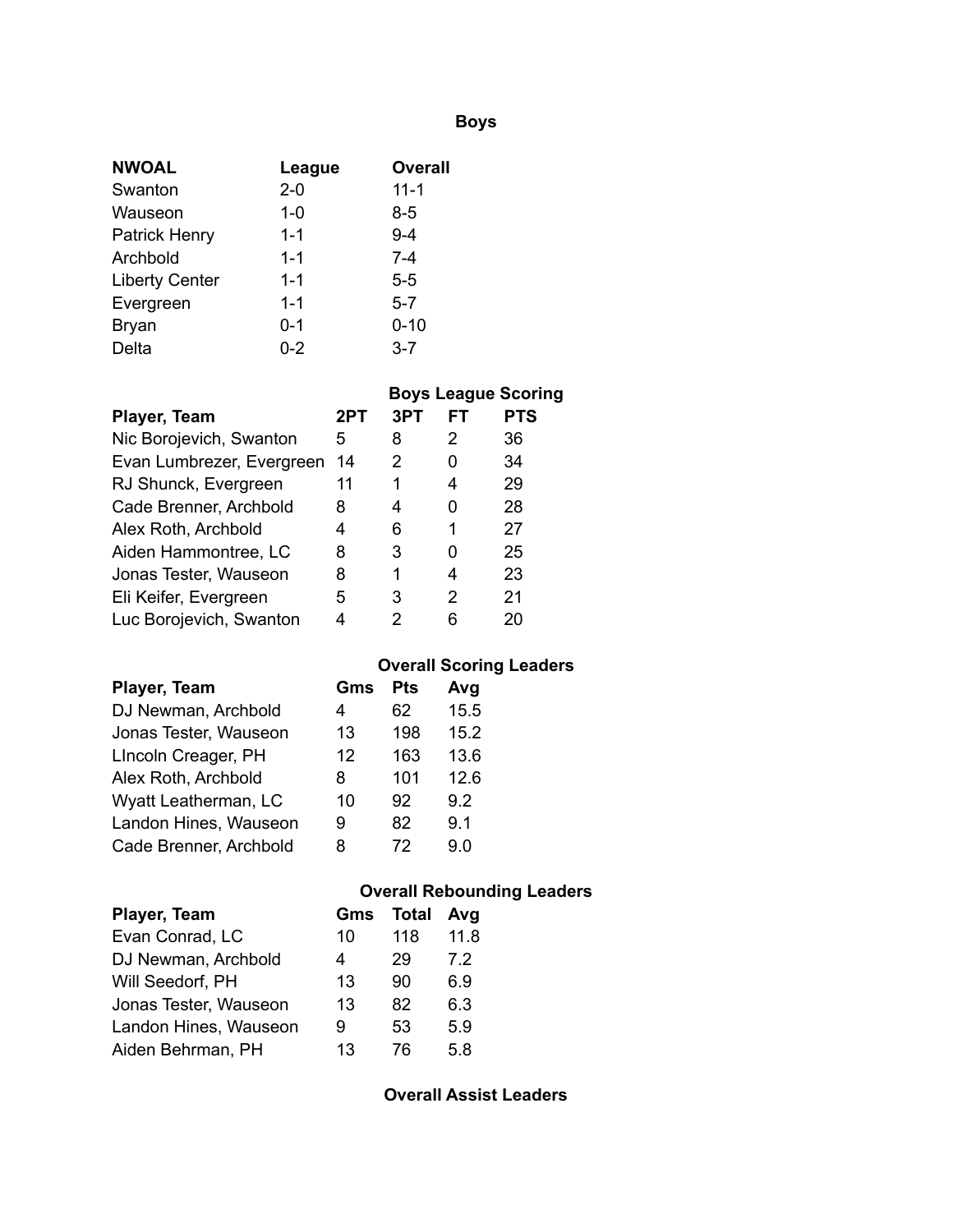| Player, Team            | Gms | Ast. | Avg            |
|-------------------------|-----|------|----------------|
| Alex Roth, Archbold     | 8   | 31   | 3.9            |
| Landon Johnson, PH      | 10  | 37   | 3.7            |
| Gavin Bailey, Archbold  | 11  | 30   | 27             |
| Bryar Knapp, Delta      | 6   | 16   | 27             |
| Jude Armstrong, Wauseon | 11  | 27   | 2.5            |
| Jonas Tester, Wauseon   | 13  | 27   | 2 <sub>1</sub> |

Not Reporting: Evergreen, Swanton

## **Girls**

| <b>NWOAL</b>          | League  | <b>Overall</b> |
|-----------------------|---------|----------------|
| <b>Bryan</b>          | $3-0$   | $12 - 2$       |
| Wauseon               | $2 - 1$ | $10-3$         |
| <b>Liberty Center</b> | $2 - 1$ | 8-6            |
| Evergreen             | $2 - 1$ | 8-5            |
| Archbold              | $1 - 2$ | $10 - 6$       |
| Delta                 | $1 - 2$ | $3 - 11$       |
| <b>Patrick Henry</b>  | $1 - 2$ | $3 - 11$       |
| Swanton               | 0-3     | 8-6            |

|                           |     | <b>Girls League Scoring</b> |     |            |
|---------------------------|-----|-----------------------------|-----|------------|
| Player, Team              | 2PT | 3PT                         | FT. | <b>PTS</b> |
| Bekah Bowser, Evergreen   | 8   | 12                          | 2   | 54         |
| Marisa Seiler, Wauseon    | 18  | 1                           | 15  | 54         |
| Reese Grothaus, Bryan     | 5   |                             | 4   | 35         |
| Autumn Pelok, Wauseon     | 8   | 4                           | 6   | 34         |
| Macy Chamberlain, Ever    | 13  | 1                           | 4   | 33         |
| Peyton Armey, LC          | 7   | 5                           | 4   | 33         |
| Harley Phillips, Archbold | 3   | 7                           | 4   | 31         |
| Kya Seemann, PH           | 6   | 6                           | 0   | 30         |
| Sophia Burres, Delta      | 3   | 5                           | 8   | 29         |
| Alani Haas, Delta         | 9   | 2                           | 3   | 27         |
| Kadence Carroll, Wauseon  | 2   | 6                           | 5   | 27         |
| Hayley Meyer, Wauseon     | 7   |                             | 13  | 27         |

|                         |      |             | <b>Overall Scoring Leaders</b> |
|-------------------------|------|-------------|--------------------------------|
| Player, Team            |      | Gms Pts Avg |                                |
| Bekah Bowser, Evergreen | -13- | -235        | -18.1                          |
| Frankie Nelson, Swanton | 10   | 151         | 15 1                           |